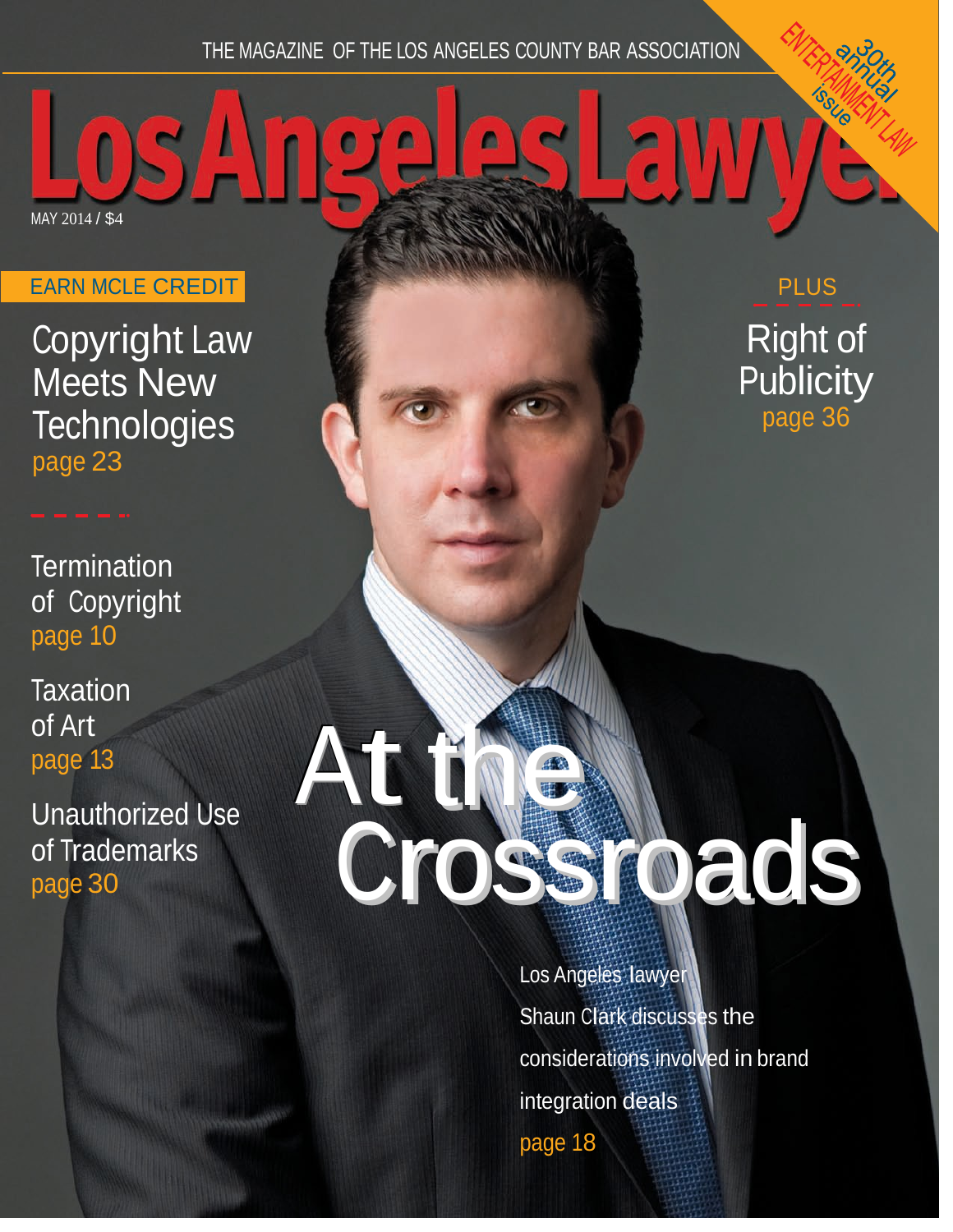**Entertainment Law Issue** 

by Shaun Clark

# At the Crossroads

## **Brand integration deals involve copyright, trademark, and insurance considerations**



t the crossroads of Hollywood Boulevard and Madison Avenue, a variety of legal and business issues must be considered and addressed in order to set the stage for a successful brand integration deal. In

the historical television network model, the advertiser-brand indirectly finances the content by purchasing television commercial spots on a television network, and the network uses the revenues from the commercial spots to acquire content from studios or independent producers with the expectation of making a profit on the margins between the cost of the content and the value of the advertising.

In the new world of greatly expanded channels of distribution, more opportunities are open for advertiser brands to deliver their messages to particular demographics. Opportunities exist for brand integration into the programming, for characters in the program to represent or use a brand, for brands to be featured on the desks of judges, for brands to be the prizes that are sought by competitors,

or for brands to otherwise appear within the story of the show. Integrations take place in all forms of audiovisual content, including scripted television series, reality series, talk shows, games shows, movies of the week, music videos, theatrical motion pictures, video games, Web-specific digital content, viral videos, and content for in-store use. Among other benefits, when the brand is integrated into the content (as opposed to appearing as a commercial), it is more difficult for the viewer to fast forward through the message.

No simple answer exists to the question of how brand integration deals happen. Currently, countless independent reality producers and production companies are attempting to identify the perfect combination of business ties, compelling characters, and interesting stories to create the next big hit. Likewise, brand and advertising agencies are looking for new opportunities to establish or deliver brand messaging and to identify suitable content for the target demographic. Sometimes the studio or producer of an existing, established

series looks to generate additional dollars for the production budget by selling integrations into their series. Also, it is not uncommon for network media sales executives to parlay the value of television commercials or aggregate specific media into the programming as a component of the media package that the brand may purchase. The prominent advertising agencies recognize the value of a successful brand integration and are now developing specific content, including television series, around brands.

At first glance, brand integration opportunities appear to deliver fantastic value, costing far less than the old model of paying for production of a commercial and then paying additional amounts to have it exhibited. The first glance deserves a second look, however, because successful brand integration is not that easy. Risks can be managed, but

A partner in the Entertainment, Technology and Advertising practice group at Sheppard Mullin, Shaun Clark has represented producers, agencies, and brands in negotiations regarding branded content.

KEN CORRAL

**IEN CORRA**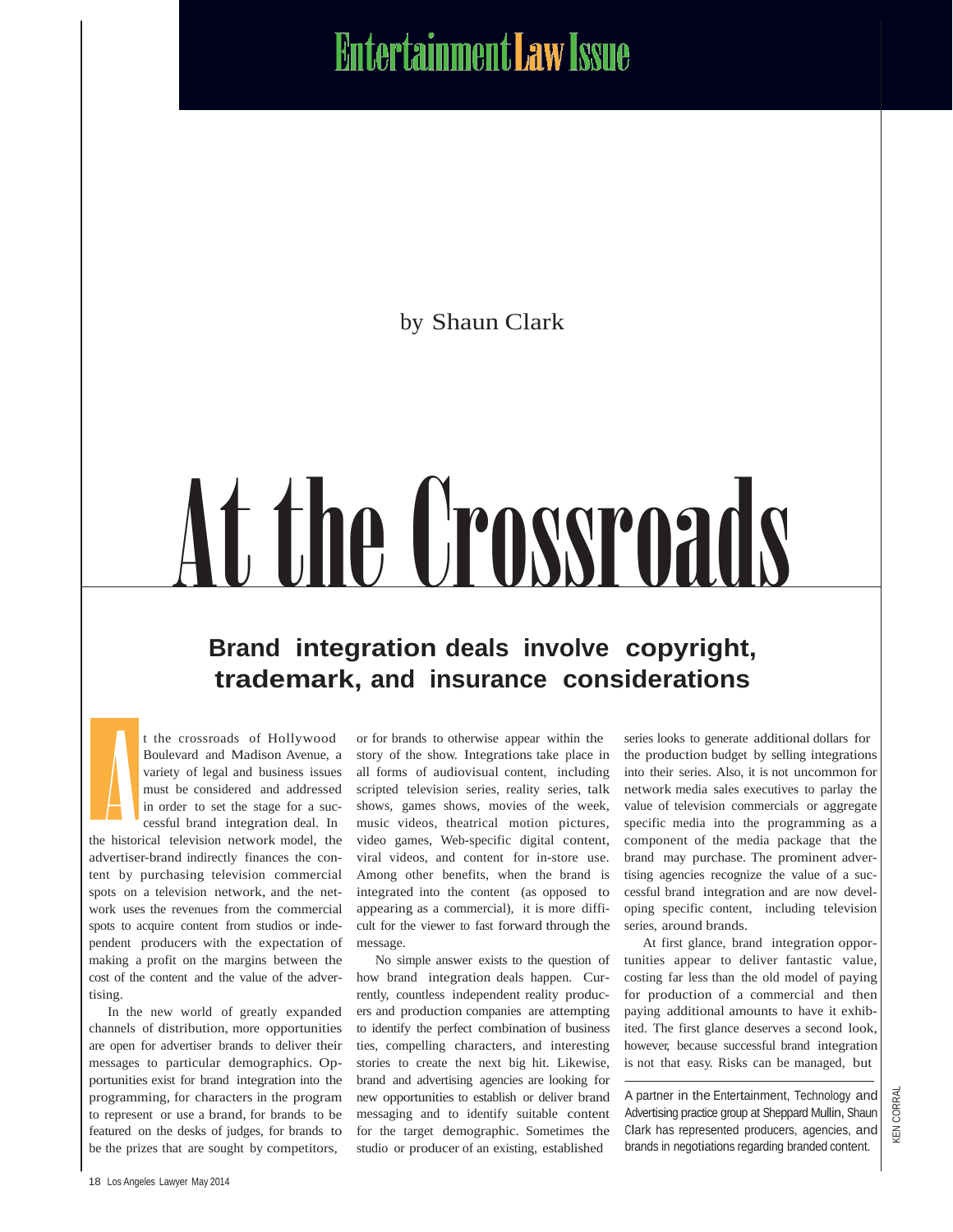they should be carefully considered and addressed before embarking on a brand integration adventure.

Some issues are of equal concern to household names and to start-ups striving for brand recognition. With others, the difference in approach and tolerance for risk varies between the established national public company and the smaller single-owner business. The deals increase in complexity when the integration includes more than just the brand and the content, and negotiations among the brand, the producer, and the distributor (i.e., the network, in the case of television) can be very complex. No two situations are the same, leverage can vary dramatically from deal to deal, and the unique brand- or seriesspecific issues require that the various representatives think about each variable and address all legal and business issues during the deal negotiations (and often after). A prudent lawyer or executive should consider every possible factor in determining whether a proposed brand integration opportunity is right for the client or should be avoided.

For example, a successful brand integration may showcase the brand, but it is not a commercial. If a commercial fails, the brand can simply elect not to exhibit the commercial. On the other hand, if the content featuring the integration does not favorably depict the brand, the brand will have little to no ability to stop delivery of the content. In an unscripted show, for example, the brand's products could malfunction or otherwise appear in a manner detrimental to the brand. While steps can be taken to reduce the likelihood of a negative depiction (e.g., limit involvement to scripted projects), brand executives who want to realize the value of a successful integration may be willing to take the risk.

Before taking the risk, however, executives should understand that they will not have sole control over how the brand is depicted or what role the brand will play in the content. With scripted content, the brand may simply ask to read each teleplay or screenplay to determine how the brand is being depicted and whether there is any component of the content that is objectionable to the brand or inconsistent with its message. However, in reality programs or video games, this issue may not be as easy to address because of the uncertainty of what will result after turning the cameras on or making the video game. In situations in which there is no way to ensure that the brand's product is going to be depicted in a positive light or that the product will function properly when being filmed, the key is to negotiate basic parameters regarding the use of the products within the content and to be as involved as possible in production. Occasionally, the studio producing the content is secretive about the

screenplay (for example, the next installment of a major superhero franchise). The studio will only provide the brand with a basic description of how the product is going to be depicted, and it is up to the brand to determine whether it is comfortable enough with what the studio or director is saying about how the brand will be used.

The most successful integration permits the brand to deliver a specific message, showcases a new product or service, and independently activates promotions. Sophisticated brands seek to engage key talent from the content in separate promotional appearances or the production of commercials or additional content specific to the brand. Sometimes, success is found in a jointly funded copromotional campaign, promoting the content and the brand. For example, an auto manufacturer's new line of vehicles is depicted in a hot new video game and the video game publisher and the auto manufacturer coproduce a series of television commercials around the launch of the video game. This additional content drives mutually beneficial brand awareness for the automobile brand and the content. These types of copromotional campaigns can be very successful, but they often require significant resources from the brand for activation of the campaign and the purchase of media.

The monetary aspects of brand integration deals vary considerably. With some deals, the brand pays for all or some of the production costs. Often the brand provides some in-kind consideration, such as free vehicles, accommodations, or use of the branded products, including as prizes for contest winners. In other situations, producers and networks make the argument that the content's contribution to the brand is so valuable that they want an equity interest or participation in sales of branded products. The brand may even be considered so essential that the brand receives a fee for involvement in the content.

Depending upon the level of integration into the program, it is becoming more prevalent that the networks seek a concurrent media buy. In other words, the brand may be require to purchase advertising on the network. This dynamic occurs more frequently when the brand is seeking the integration or paying a portion of the production cost. The ad sales teams at networks receive commissions and so are likely to want to make sure that they are being compensated in a situation in which money that might otherwise have gone to purchasing advertising is instead going to cover production costs. From the brand's point of view, a brand that purchases media during the exhibition of the content is more likely to be able to protect against ambush marketing during the content. No less important, the greater the investment in the

success of the program and the relationship often evaluated by financial contribution—the greater the likelihood of being able to seek "make goods" if things do not go as planned or if the ratings for the program are lower than anticipated. "Make goods" are additional benefits accorded to a brand or advertiser when the integration does not meet minimum expectations or the ratings for the content are materially below the values used to calculate the fees paid by the brand for the integration or commercial advertising inventory. Make goods often come in the form of additional integration of the brand in future episodes or content or additional exhibition of the brand's commercials.

While concurrent media buys are fairly common, other agreements also occur. For example, a brand may become a producer or coproducer of the content and receive a fee, ownership, or potential backend participation. Brands even occasionally finance all or a majority of the costs of developing or producing the content rather than just paying an integration fee or purchasing media. When the brand is a financier, it can seek the protections typically accorded to financiers. These range from repayment of financial contributions, participation in revenues derived from exploitation, and ownership or attachment to subsequent productions. Attorneys for brands should remember that without a proper agreement, a successful initial release (e.g., a motion picture or the first season of a series) in which the brand plays a key role may be followed by a second release in which the producer or network elects not to be affiliated with the brand, or even elects to be affiliated with a competitor of the brand.

### Workplace Production

When cameras are permitted in the brand's workplace as a component of the integration, it can be burdensome and create issues with the brand's employees. A television episode may only be 22 minutes long, but the filming that goes into production can take days, if not weeks, and can be very intrusive in the workplace. A workplace is not necessarily as interesting on film as it is in real life, and requests are often made to enhance the workplace for the filming. Often, art such as posters may be removed to avoid rights claims, and additional lighting is required. Customers may be asked to sign releases when they visit the brand's premises. The brand has to be prepared for the disruption of a production team's filming employees for weeks and weeks, with multiple crews maneuvering to capture the required footage. It is, therefore, very important to have a comprehensive understanding of the producer's expected access requirements and production-related accommodations before completing a deal.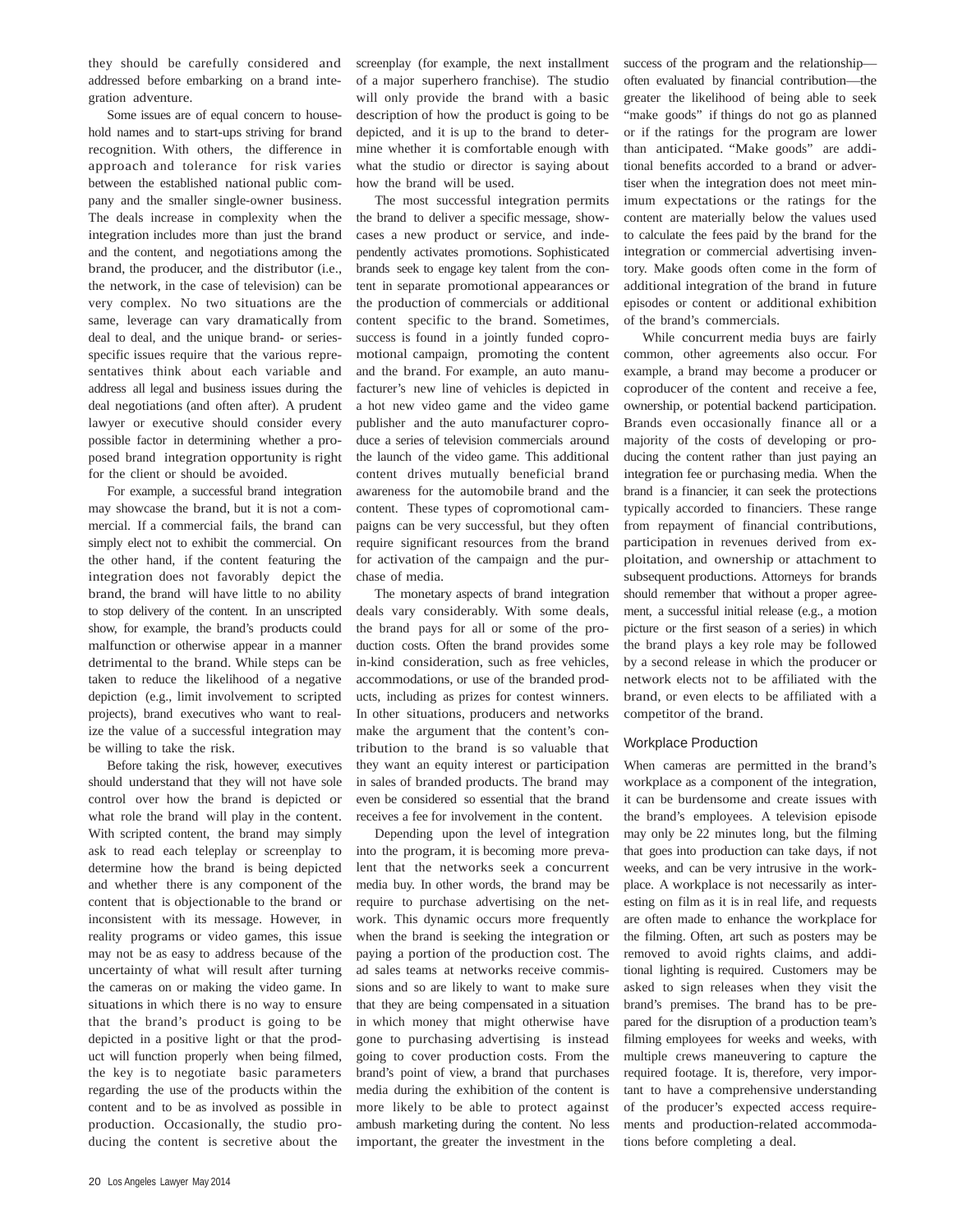In some situations, the brand's employees are not deemed to be ideal for television. Producers may request that the brand hire new employees who may be more attractive for the television audience. The brand's regular employees can prove problematic. Each employee represents the brand, and the things an employee says or does not say can have positive or negative effects on the success of the brand, making it all the more important to screen the employees who will be involved in the content to assure that selected employees obtain adequate media training before the cameras start recording.

Throughout the production process the brand should foster a close relationship with the producer in order to mitigate production issues. What may be best for the program may not be best for the brand, and vice versa. Except in special circumstances, brands should not expect final approval over the content. A good relationship with the producer goes a long way toward avoiding situations in which a network refuses to eliminate a particular storyline or scene that could be problematic for the brand. For example, it can be good entertainment if a product malfunctions or employees are disrespectful to customers behind their backs. With a respectful producer, these scenes may not even make it to the rough cut.

### Negotiating the Deal

Regardless of the level of sophistication of the brand and its executives, the value of the brand, and how much the producer or financing network desires to include the brand within the content, brands can take certain precautions during negotiations to protect the brand. In a brand integration deal, the brand accords the producer and network the right to depict the brand in the content. The producer or network will control the exploitation of the content pursuant to a very broad license. It is not uncommon for brands to seek reasonable limitations on the use of the brand and to block footage depicting the brand in copromotions with third-party brands, certain merchandise, or in any programs other than the content in which the footage was filmed.

Additionally, brands should determine if the integration agreement contains minimum obligations regarding the nature of the depiction of the brand in the content. First, brands should be cautious when considering integration into content that does not have guaranteed distribution. Even with guaranteed distribution, it is a mistake to think that because the brand is permitting a producer to shoot at the brand's facilities, they will appear in the final content. The brand may expect that when one of its employees appears on screen, a graphic will identify that person (e.g., John Smith, VP of Customer

Relations at Brand). However, without a contractual obligation to depict the brand for a certain amount of time, or that there will be graphic identification or voice-over recognition of the brand during the content, the producer may not include the shots, graphics, or audio references that deliver value to the brand. In situations in which the brand has a significant amount of leverage or is paying for the integration, minimum depiction requirements and even potentially minimum protections regarding the time and date of exhibition of the content should be set forth as obligations or as conditions to payment of any integration fee.

Networks and producers will sometimes require strict confidentiality agreements in connection with the brand integration deal. For example, the success or failure of contestbased reality programming is maintaining secrecy over who wins, who gets a rose, or who goes home until the initial public exhibition of the episodes. It may be weeks or months between the completion and exhibition of an episode. As a result, the networks and producers require strict confidentiality obligations from anyone who is involved in the production, and this includes the brands involved in providing benefits or services in connection with the content. As a brand executing an integration agreement, internal procedures must be established to avoid the disclosure of confidential information, as even inadvertent disclosures can result in damage claims in the millions.

To ensure the brand gets the most from the integration arrangement, a brand may want to prohibit the depiction of a competitor in the content. If a brand's integration deal is for one episode, it is unlikely that the brand will have the leverage to demand categoric exclusivity for the entire series. For example, episode one of a series could feature the brand's new vehicle extensively, and the brand may be able to negotiate that no other automobile brands will be prominently featured in that episode or that no other auto brands can purchase advertising during the episode. Episode two, however, could be home for a new integration deal with a competitive automobile brand. This can be acceptable. However, the owner of a high-end sushi restaurant that is the inspiration for a new series called The Sushi Samurai may not countenance other sushi chefs or restaurants in the same episode, season, or subsequent seasons, because the affiliation between the brand and the series is so inextricably linked that an association with another sushi restaurant could be detrimental to the brand. Likewise, if the brand is making a real contribution to the costs of production, it is reasonable to seek protections against the integration of (or even the mention or depiction of) competitors in

the same content.

There also may be implications for the brand if competitors are allowed to advertise during the content. A brand that makes a significant contribution to the series (e.g., through a media buy, contribution to production financing, or extensive access to the company and its employees) is often able to obtain protections from the producer and the network that the network will not exhibit competitor advertising during the program. While the definition of "competitor" or "categoric exclusivity" can be subject to a significant amount of negotiation, it is essential that a brand not make a big investment into a series and leave open the possibility that a brand competitor can engage in ambush marketing during the program. For example, consider an adventure-driven competition series in which an auto manufacturer contributes vehicles for the contestants to drive, pays an integration fee, purchases commercial spots on the network, and agrees to promote the series at its dealerships. In that situation, it would be disastrous for the network to sell a competitive automobile brand advertising during the program. It is therefore essential that the brand negotiate its expectations and exclusions in detail.

When negotiating the integration agreement, a brand should determine whether the agreement will limit the brand's normal media exposure. The producer or network may seek to limit media exposure of the brand in the weeks or months leading up to the initial exhibition of the content and sometimes for a period thereafter. These types of restrictions may not be consistent with the ongoing customary media strategy for the brand or may be inconsistent with the brand's expectations in connection with the integration. Sometimes these restrictions can even go as far as to limit or restrict key executives from making appearances in the press or on other television programming during a window around the initial exhibition of the content. It is crucial that the brand fully understand the expectations regarding any restrictions on the brand prior to proceeding forward with the integration.

Finally, a brand should evaluate the opportunity to utilize the content for its own purposes and how to do so. The brand may be able to help copromote the content through its digital platforms, social media, e-mail, and point-of-sale materials. In most brand integration relationships the brand does not own the content. As a result, any use of the content (or even references to it) needs to be made pursuant to a license from the entity that owns the content. The licensed use is likely to be subject to approvals designed to maintain the quality and consistency of message regarding the content. The use also must avoid divulging confidential information